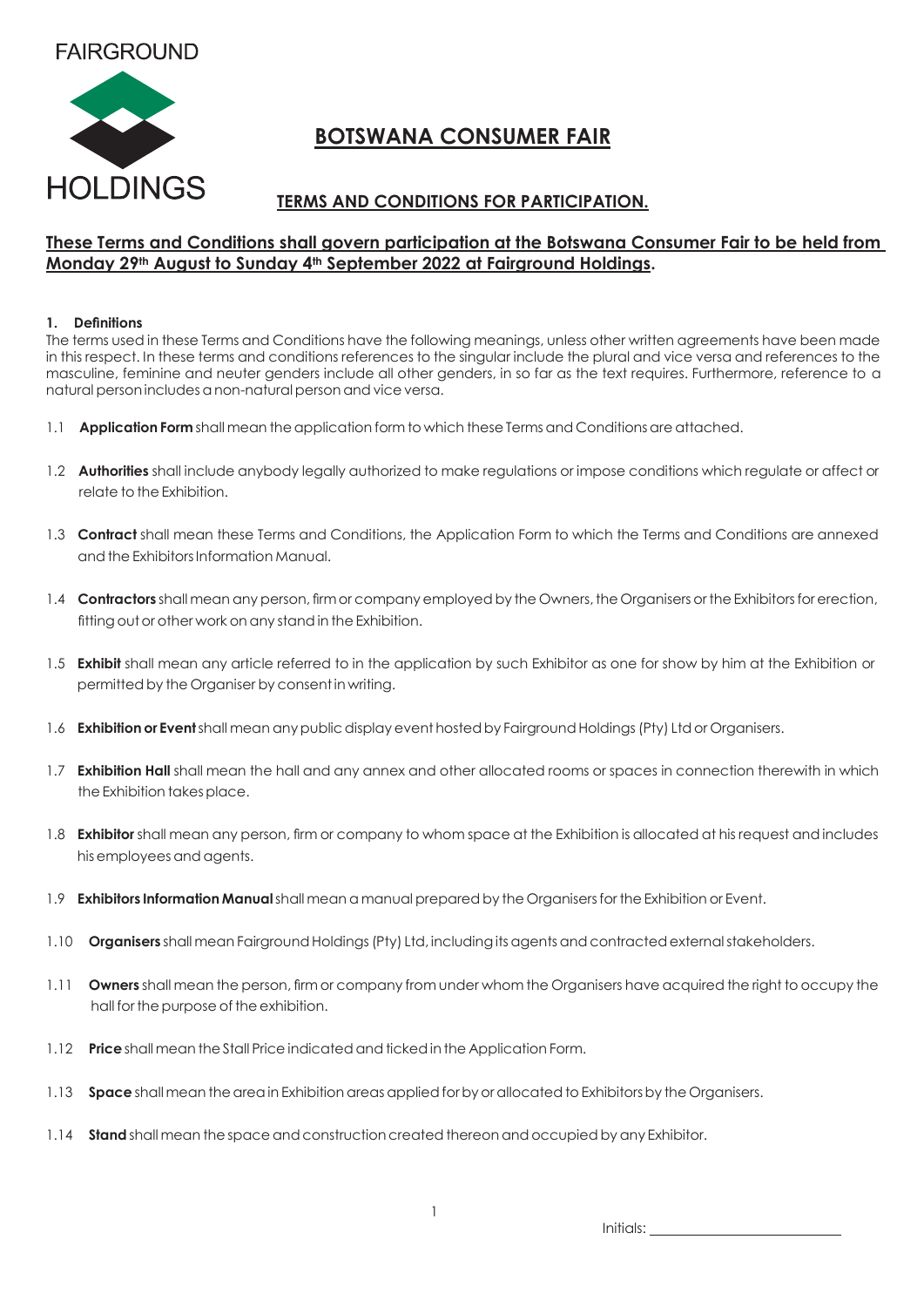#### **2. Effectof signature of Contract**

Immediately the contract is signed by a duly authorized officer, as the Exhibitor, it shall become binding upon the Exhibitor, and subject to payment terms under Clause 3. However, the Organisers shall not become bound by the contract until it has been accepted andsigned bya Director or otherdulyauthorizedofficer ofthe Organisers.

#### **3. Paymentobligations**

- 3.1 The Exhibitor owes the Price specified on the Application Form or Quotation, and any other amounts specified in these Termsand Conditions.
- 3.2 A 50% deposit of the Price shall be required on signing the Application form, and the Terms and conditions. This deposit shall be confirmation of the booking.
- 3.3 The balance must be paid at least 30 days before the Exhibition.
- 3.4 Failure to pay the balance 30 days before the event will result in the booking being cancelled, and forfeiture of the deposit.
- 3.5 All amounts stated are VAT inclusive.
- 3.6 Payment of any other amounts relating to additional services or facilities required in terms of these terms and conditions, the Application form and/or the Exhibitors Information Manual, including but not limited to electricity charges, especially for heavy equipment (based on estimated electricity consumption, estimated by the Organisers), shall be paid on demand.
- 3.7 A fee of **P2, 000.00** shall be charged to an Exhibitor who damages shell scheme, such as use of double-sidedtape,staples, nails and hammers to put their branding on the Organisers' panels.
- 3.8 Payment methods for any amount due shall be as follows:
	- 3.8.1 Cash;
	- 3.8.2 Electronic Funds Transfer;
	- 3.8.3 Visa;
	- 3.8.4 Purchase Orders on signature of the Application to confirm and guarantee the booking.
	- 3.8.5 Bank Guaranteed Cheque
	- 3.8.6 The Organisers shall have a *lien* on all goods brought to the Exhibition by the Exhibitor for any amount due under this Contract. The Organiser reserves the right to prevent removal of the said goods until settlement of all outstanding amounts has been made and further, the right, to store them at the Exhibitor's risk and cost.
	- 3.8.7 The Organisers are entitled to set off payments made by an Exhibitor first of all against any outstanding debts of the Exhibitor from previous events.

#### **4. Cancellation**

Cancellation may be affected by notice in writing to the Organiser, subject to the following conditions:

- 4.1 upon cancellation 60 days and more before the Exhibition; the Exhibitor shall forfeit 25% of the money already paid.
- 4.2 upon cancellation less than 60 days, but more than 30 days, before the Exhibition, the Exhibitor shall forfeit 50% of the money alreadypaid.
- 4.3 upon cancellation less than 30 days before the Exhibition the Exhibitor shall forfeit 100% of the money already paid.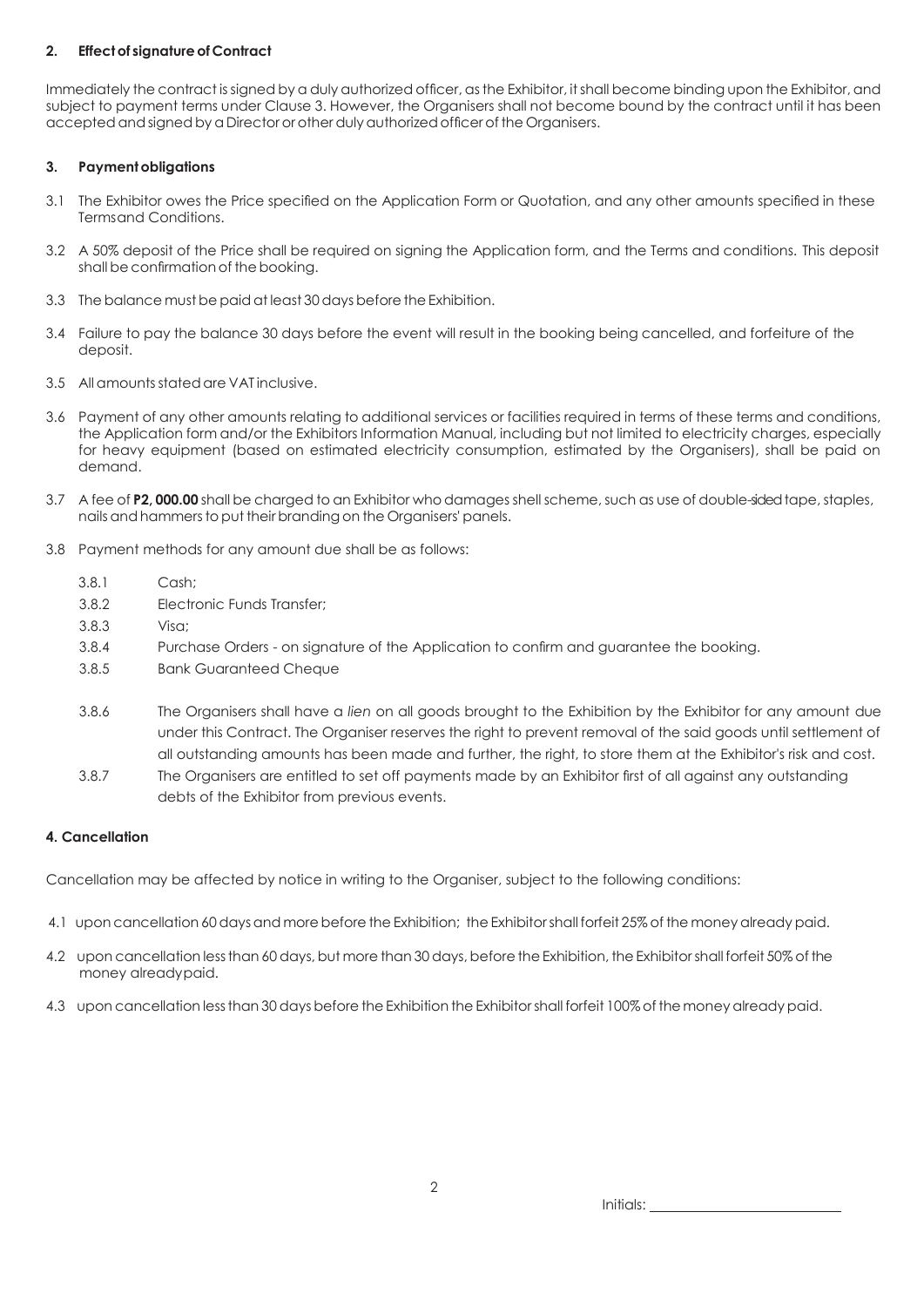#### **5. Reservation of the right to make changes**

- 5.1 The Organisers reserve the right at all times to change the venue, dates and times of the Exhibition, the stand space, stand type and/or stand location allocated to the Exhibitor or, in very exceptional circumstances, the concept of the Exhibition or to cancel the Exhibition due to special circumstances, or if the organisation of the Exhibition so requires. In the case of cancellation in accordance with these terms and conditions and/or ExhibitorsInformation Manual, the Exhibitor will not be entitled to claim compensation for any costs incurred and/or loss or damage suffered as a result. Cancellation shall be in writing.
- 5.2 Changestodates,times,stand space,standtype and/or standlocation or to the concept of the Exhibition asreferred to in Clause 5.1 will notentitle the Exhibitor tocancel hisapplication wholly or partly.
- 5.3 If the Exhibition is cancelled, the application, the contract and any allocation of stand space already made will be treated as having lapsed and the payments made by the Exhibitor to the Organisers will be refunded after deduction of the costs already incurredby the Organisersin respectof the Event.
- 5.4 Such costs will be wholly or partly apportioned among the Exhibitors on a pro rata basis according to the stand space applied for by or, as the case may be, allocated to them. This refund will be made within thirty (30) days of the date on which the Organisers decide to cancel the Exhibition.
- 5.5 Should any error arise in the allocation of space to any Exhibitor, no liability, including liability for consequential damages, shall rest on the Organisers. In such a case the Organiser shall endeavour, without prejudice to them, to offer a substituted arrangement but they shall not be bound to do so.

#### **6. Admissionpricesandadmission tickets**

- 6.1 The Organisers may fix a basic admission price for the Exhibition.
- 6.2 The Exhibitors in the Exhibition will be provided, free of charge, with a number of participation cards and/or continuous admission tickets, to be determined solely by the Organiser.
- 6.3 The participation cards and/or continuous admission tickets referred to in Clause 6.2 and Clause 14.1 are strictly personal and may be applied for and made available only to persons who belong to the Exhibitor's business or organisation, or third parties engaged by the Exhibitor, unless agreed otherwise in writing with the Organisers. The Exhibitor warrants that the participation cards and/or continuous admission tickets will be used only as described above and will not be made available to other third parties – whether or not in consideration of payment of the costs.
- 6.4 Other personal continuous admission tickets will be available in consideration of payment of a price to be determined by the Organisers. The Organisers may provide that the participation cards and/or other continuous admission tickets must bear a photograph and or Identity number of the holder showing a good likeness.

#### **7. Exhibits**

- 7.1 The goods and services described in the Application Form may be exhibited at the Exhibition.
- 7.2 The Organisers have the right to refuse goods and services or immediately remove goods and services, or arrange for their removal from the Exhibition without owing any damages in this respect and without having to give reasons. Any costs incurred in this connection will be borne by the Exhibitor.
- 7.3 The Organisers are entitled to take photographs and/or make film recordings of the Event and the stands and persons present there for marketing purposes of the Organisers. The Exhibitor and staff so appearing in the Organisers' marketing collateral permit publication of the photographs and recordings.
- 7.4 Exhibitors agree to observe the same conditions of tenancy as are accepted by the Organisersin their agreement with the Owners.
- 7.5 The Exhibitors shall refrain from doing anything contrary to any license issued by Authorities, insurance policies, including fire insurance policy in respect of the property upon which the Exhibition takes place, a copy of which will be made available onrequest.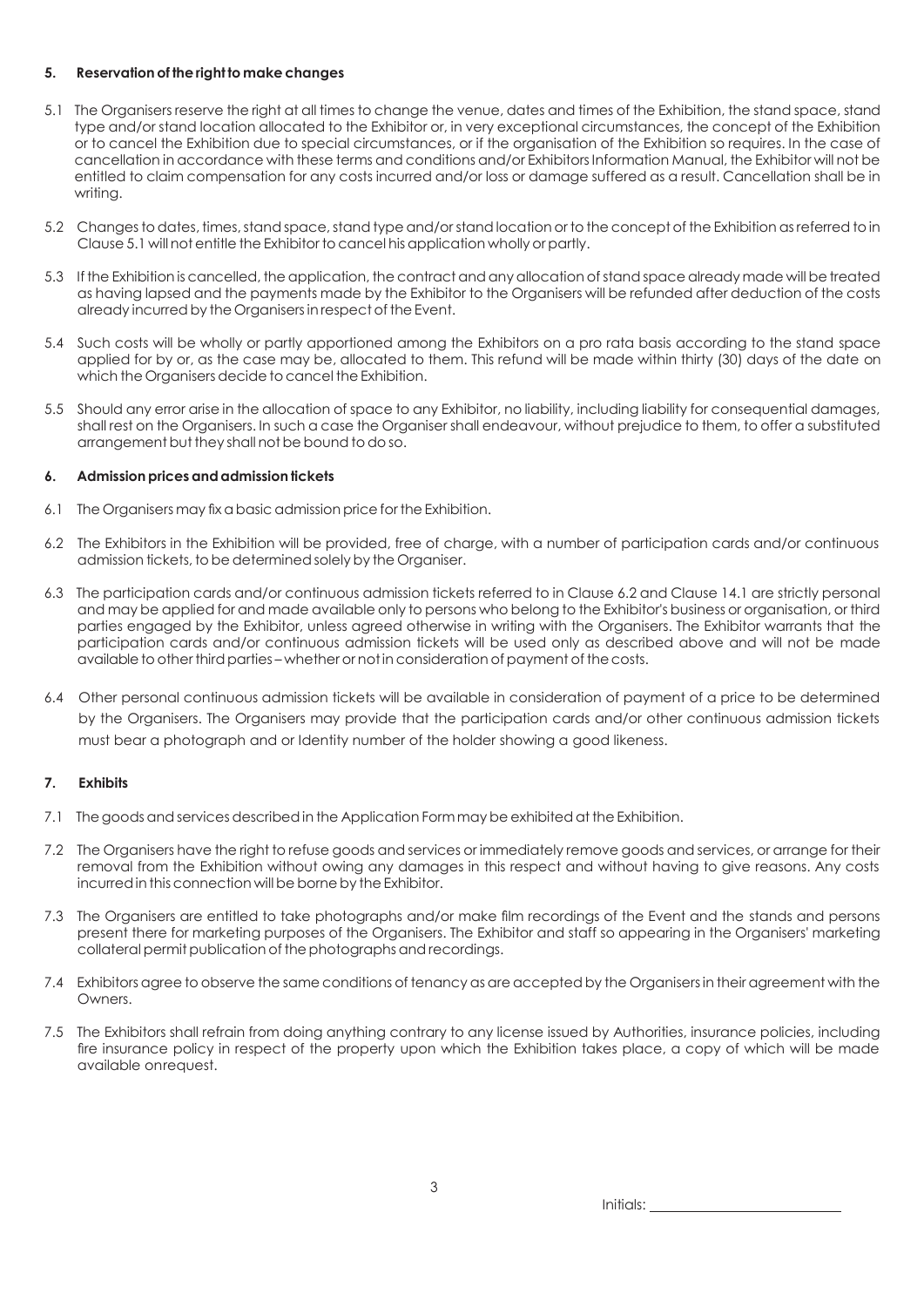#### **8. Build-up**

#### **Floor Plans**

- 8.1 Quotations provided to Exhibitors and amounts stated on the Application Form and/or Exhibitors Manual do not include additional electricity charges, especially for heavy equipment. Estimated consumption and rates shall be provided by the Organisers. The Exhibitorshall be liable topay forthe saidconsumption of electricity.
- 8.2 Open spacesstanddoes notinclude electricity supply, rates will be provided by the Organisers.
- 8.3 Stall package includes partitioning, carpeting, 2 (two) spotlights, single phase plug point and labeling of stands.
- 8.4 The Exhibitor who brings in a custom-made stand must construct and fit it on the allocated stand location in accordance with the relevant provisions in the Exhibitors Information Manual including the legislation, by-laws and regulations including fire precautions, and with any other instructions of the Organisers.
- 8.5 If the Exhibitor intends to build his own stand, a design of the stand (in the form of a clear scale drawing or on the basis of ascale model accompanied byasingle scale drawing) must have been submitted to the Organisersfor approval by no later than the date specified by the Organiser. The Organisers have the right to refuse to approve this design.
- 8.6 In such a case the Exhibitor should modify the design of the stand within a period specified by the Organisers in such a way that approval can be granted after all.
- 8.7 During the installation and the demolition periods of the exhibition, no children will be allowed into the hall and at no time will animals be permitted to enter the exhibition area.
- 8.8 The Organisers may terminate the Contract without warning or notice of default if:
	- a) the Exhibitor has not paid the balance 30 days before the Exhibition; or
	- b) it becomes clear at an earlier stage that the Exhibitor will not pay the balance in good time.

In such a case the Organisers are not obliged to refund payments already received, without prejudice to the obligation of the Exhibitor to pay the amounts still owed.

- 8.9 The Exhibitor shall make available approved fascia names no later than seven (7) days before the Event. The said namesshall exclude custom-made stalls.
- 8.10 Changes to fascia names will be allowed up to no later than two (2) days before the event.
- 8.11 Any changes to fascia names made a day before the event, or during the event will attract a charge of P100 for every change.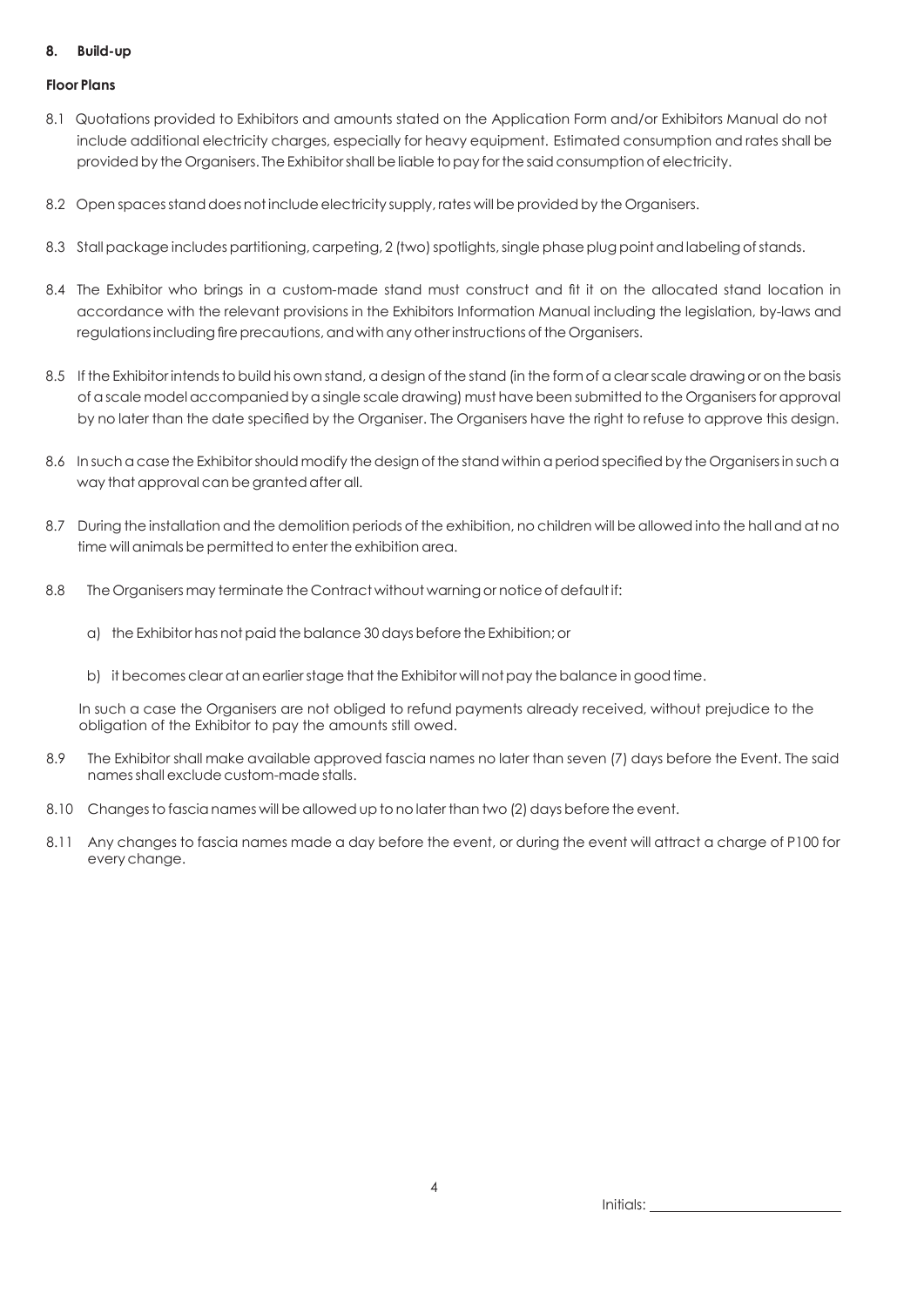#### **9. Vacationand breakdown**

- 9.1 When vacating, dismantling, and cleaning his stand in the Exhibition Building, the Exhibitor must strictly comply with the relevant rules in the Exhibitors Information Manual including the relevant provisions of laws, by-laws and regulations relating, for example, to the sorting and removal of waste and rubbish. If the Exhibitor fails to perform his obligations in this respect, the Organisers will be entitled, at the Exhibitor's expense, to remove the waste or rubbish (or have it removed) in accordance with therelevant regulations.
- 9.2 The Exhibitor is obliged after the end of the Event to restore the stand space hired by him to its original condition. Any damage to the stand space and/or the Exhibition Building will be borne by the Exhibitor.
- 9.3 The goods of the Exhibitor that are still present in the Exhibition Buildingafter the periodor periodsreferred to in Clause 10.3 may be stored or destroyed at the expense and risk of the Exhibitor.

#### **10. Use of stand spaceand exhibitionbuilding**

- 10.1 The Exhibitor may have access to the Exhibition Building solely for the purpose of constructing, fitting out, using and dismantling the stand (or arranging for it to be constructed, fitted out, used and dismantled) during such period or periods as are specified in the Exhibitors Manual unless expressly agreed otherwise in writing between the Exhibitor and the Organisers.
- 10.2 The Exhibitor shall occupy the space allocated to him and install exhibits thereon by 1800 hours in the evening prior to the day of opening to the satisfaction of the Organisers. The exhibits must remain open for inspection and each stand must be adequately staffed throughout the whole period during which the Exhibition is open to visitors. No exhibits may be removed from the Hall during open hours of the Exhibition.
- 10.3 The Organisers shall be entitled to remove and store at the Exhibitor's expense any exhibit or equipment remaining in the hall after 18.00 hours on the day after closing of the Exhibition.
- 10.4 Exhibitors shall at all times be responsible for the security of their own exhibits, goods and equipment.
- 10.5 Exhibitors with outstanding payments will notbe allowed to occupy stalls. Full payment must be made within 30 days prior to theevent.
- 10.6 No Exhibitorshall connect to or interfere with the electrical, gas,steam, water or other fittingsin the Exhibition Hall without prior consent of the Organisers and such consent will be subject in all respect to the rules and regulations of the and Organisers, and shall be done only by the Organisers, or their contractors at the expense of the Exhibitor. The Organisers shall have the right to enter any stand to examine, test, repair or renew any electrical fittings or to remove or replace any defective apparatus.
- 10.7 In no circumstance shall any Exhibitor have or permit on his stand or space naked lights or oil lamps, open fires, foulsmelling substances or radioactive sources, explosives or articles of dangerous, inflammable or objectionable nature nor may any temporary gas or electrical fittings be used in the Exhibition Hall without the prior written permission of the Organisers. The Organisers shall, without prejudice, have the right to remove any such article from the Exhibition Hall, at the Exhibitor's expense and risk.
- 10.8 Marketing collateral and other printed matter may only be distributed from Exhibitors own stands. Exhibitors must not paste or otherwise affix or exhibit advertisements upon any part of the building.
- 10.9 Exhibitors shall not (a) sell at the Exhibition Hall stock without permission of proper Authorities, (b) sell, give away or permit to be sold or given away in or upon any part of the Exhibition Hall any articles for human eating, drinking or smoking other than such as are permitted (in writing) or supplied by the Organisers or their agents.
- 10.10 Entertaining on stands by dispensation ofspirit, wine beers, other alcoholic products either for eating or drinking must be done only in such portion of stands or offices as are permitted (in writing) by the Organisers. Sampling may be done on designated stands with prior written approval by the Organiser.
- 10.11 The selling of food and beverages should only be done if prior written approval of the Organiser is granted.
- 10.12 No Exhibitor shall assign his rights hereunder, grant sub-license or sub-let or divide any space allocated to him in the Exhibition Hall nor shall any circulars, advertisement or photographs relating to any trader who is not an Exhibitor be exhibited on or distributed from any stand in the Exhibition Hall without the prior written consent in writing of the Organisers.
- 10.13 The Exhibitor is obliged strictly to comply with the instructions given by or on behalf of the Organisers, the relevant municipality, the fire service and other authorities relating to the use of the stand space, the Exhibition Hall and the Organizers' premises.
- 10.14 The gangways, passages and walkways must be kept entirely free during the build-upand breakdown of the stand and during the Exhibition. The Organisers are entitled to clear the gangways, passages and walkways, and keep them clear (or arrange for this to be done) at the expense of the Exhibitor who blocks them.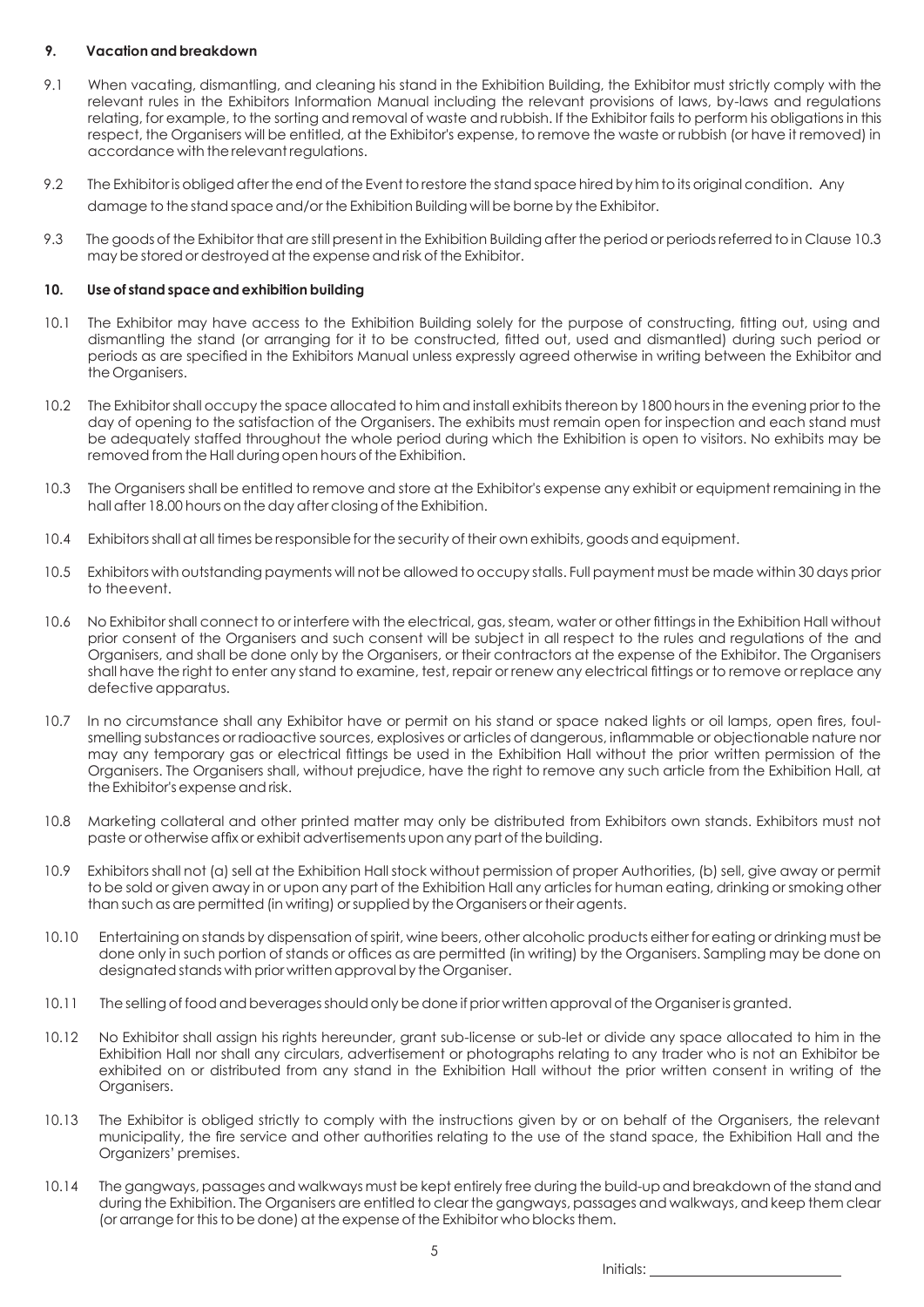- 10.15 Unless expressly agreed otherwise in writing with the Organisers, the Exhibitor is not permitted, among other things, to:
	- a) hire out or part with possession of all or part of the standspace occupied by him to third parties, or exchange it with another Exhibitor;
	- b) keep the stand occupied by him closed or unstaffed during the time in which the Exhibition is open to visitors or to cover and/or remove the exhibited goods or part thereof;
	- c) engage in activities which, in the opinion of the Organisers, cause damage to, or detract from, the Exhibition as such, or one or more Exhibitors, visitors, groups of visitors or third parties;
	- d) engage in activities that cause damage or nuisance to the Organisers, Exhibitors and/or visitors, namely noise nuisance,obstruction of light or view or nuisance inany other form;
	- e) engage in activities that prejudice or are likely to prejudice fair competition;
	- f) project images, amplify speech by means of loudspeakers, and play music (live or otherwise) and/or make sounds that reach the limit of seventy-five decibels (75dB) measured at the perimeter of the stand), without the express, written approval of the Organisers in advance;
	- g) make changes in or to the Exhibition Hall, for instance by gluing, painting, hacking in, breaking, drilling, nailing or otherwise damaging floors, walls, ceilings, columns and so forth;
	- h) offer or advertise at or from the stand goods and services that are not listed by name in the application form or have been refused or removed on the instructions of the Organisers;
	- i) place or hand out goods and/or advertising material (flyers) of any kind whatsoever outside the stand space occupied byhim;
	- j) exhibit or otherwise use open, flowing, sprayed and/or atomized liquids at or in the vicinity of the stand during the Exhibition, without the prior written approval of the Organisers;
	- l) organise lotteries, hold competitions or peddle wares like a market trader; in the case of lotteries and competitions, the Exhibitor must in any event himself arrange for the necessary licenses and permits and must strictly observe the applicable statutory and other regulations;
	- m) conduct or arrange for surveys among visitors to and Exhibitors in the Exhibition, other than within his own stand space.
- 10.16 The ultimate and final decision on the use of the stand space and/or the Exhibition Building by the Exhibitor rests with the Organisers.
- 10.17 Smoking is not permitted in the Exhibition Building. Any fines for infringements of the relevant law relating to smoking within the stand space and other areas and sites of the Exhibition Building will be borne by the Exhibitor.

#### **11. Intellectualproperty rights**

- 11.1 The Exhibitor is not permitted to display, use, offer and/or sell any goods in the Exhibition Building which infringe the intellectual property rights of the Organisers or a third party. For this purpose, intellectual property rights are deemed to include any patent, trademark, design right, copyright, know-how or domain name (or application for the same).
- 11.2 At the request of the Organisers, the Exhibitor must show without delay and in any event within twelve (12) hours of such request – that he/she/it is not infringing anyone else's intellectual property rights. If the Exhibitor is unable to show this, the Organisers shall be entitled to remove the goods concerned (or have them removed) at the expense and risk of the Exhibitor and take whatever other measures that they consider necessary, without prejudice to the provisions of Clause 14.
- 11.3 The Organisers are the owners of the intellectual property rights relating to the Exhibition. The Organisers may grant written permission to Exhibitors and other third parties to use these intellectual property rights in such manner as the Organisers mayprescribe.

#### **12. Catalogue**

12.1 A catalogue may be published and/or an Internet site may be updated or set up by or on behalf of the Organisers on the basis of the information supplied by the Exhibitors. The Exhibitor is obliged to provide this information before a date made known to him by the Organisers, failing which the information will not be included in the catalogue and/or on the Internet site. Failure to provide the information in time or in full will be at the expense and risk of the Exhibitor. The Organisers and the editors appointed by them will not be liable for any errors, defects or omissions in the catalogue and/or on the Internet site, unless there has been gross negligence or intent on the part of the Organisers (and/or third parties used by the Organisers).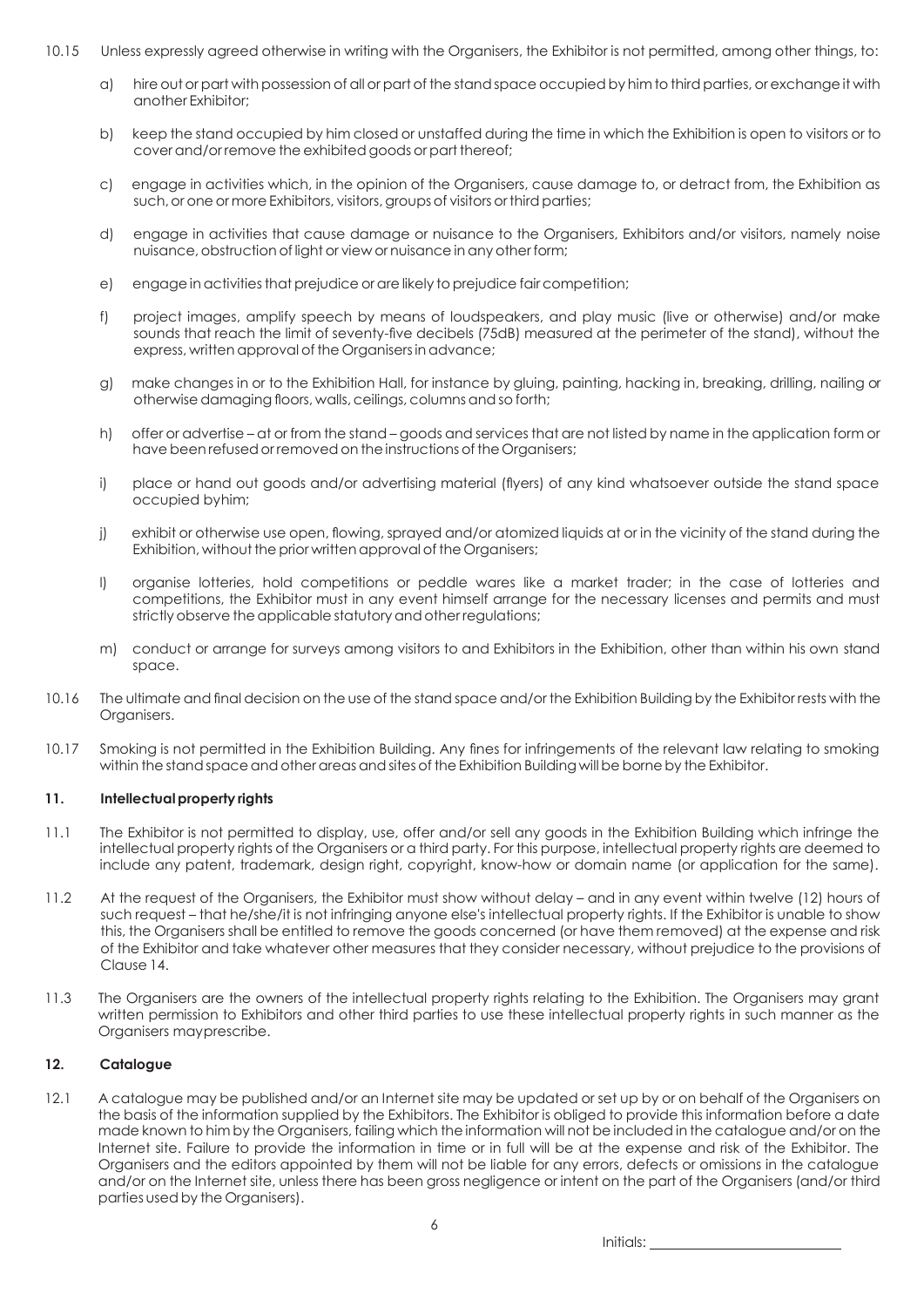12.2 The Organisers reserve the sole rights of compiling and issuing any catalogue or list of Exhibits and the printing and issuing of all invitations and tickets of admission to the Exhibition and sufficient of these will be available to the Exhibitors prior to the date of commencement of the Exhibition.

#### **13. Risk and liability**

- 13.1 Goods, including their packaging, present in the Exhibition building and area are at the expense and risk of the Exhibitor. The Organisers do not concern themselves with and are not responsible for insuring the goods.
- 13.2 The Exhibitor is responsible for obtaining the requisite licenses and permits for his participation in the exhibition and for his event-relatedactivities andfor complying with the legislation andregulationsapplicable toits activities.
- 13.3 The Organisers shall not be liable for any loss or damage suffered directly or indirectly by the Exhibitor, by his personnel, by persons working on the instructions of the Exhibitor, by the holders of participation cards and/or continuous admission tickets issued to the Exhibitor or by his visitors, unless there has been intent or gross negligence on the part of the Organisers. The Exhibitor enters into this contract and shall prepare to participate in the Event at its own risk.
- 13.4 The Exhibitor is liable for and must take out adequate insurance against any all-risk and all loss or damage of any nature whatever, including but not limited to loss or damage that is caused by acts or omissions of the Exhibitor himself, his personnel, persons who work for him or on hisinstructions in any way whatever, and holders of participation cards and/or continuous admission tickets issued to the Exhibitor, and for loss or damage which is caused in any way by his goods or due to theft or any other causes. The Exhibitor will if so required produce to the Organisers particulars of such insurance policy and evidence of the payment of the premium.
- 13.5 The Exhibitor indemnifies, and will keep indemnified, the Organisers against liability, action, claim, demand, cost, charges or expenses arising as a result of any act, omission, negligence, or things done or omitted by such Exhibitor , his agents, servants or invites or any licenses of such Exhibitor or any other person or persons under the direction of the Exhibitor.
- 13.6 Notwithstanding anything contained in the application form, these terms and conditions, Exhibitors Information Manual or provision of the common law, any liability of the Organisersislimited to the Price already paidby the Exhibitor in terms of these Terms and Conditions and/or the Application Form.
- 13.7 The Exhibitor expressly acknowledges that the Organisers are not responsible or liable for compliance with the Copyright and Neighbouring Rights Act or related Acts in respect of any protected works that the Exhibitors, its personnel or agents might use or display at the Exhibition and/or for any fines imposed on and/or claims brought against the Organisers pursuant to the Copyright and Neighbouring Rights Act or related Acts, irrespective of whether or not such fines and/or claims arejustified.
- 13.8 The Exhibitor indemnifies the Organisers against any fines that may be imposed on and/or claims brought against the Organisers pursuant to the Immigration Act, Employment of Non-Citizens Act or related laws. The Exhibitor will bear the full risk of, and have full responsibility and liability for such fines and/or claims in relation to the Organisers and also, insofar as possible, directly in relation to the body or bodies imposing the fines and/or bringing the claims.

#### **14. Non-Performance**

- 14.1 Where an Exhibitor, his personnel, persons working for or on the instructions of the Exhibitor and holders of participation cards and/or continuous admission tickets issued to the Exhibitor act in breach of any provision of the Terms and Conditions or fail to follow an instruction given by or on behalf of the Organisers in terms of the Application Form, these Terms and Conditions and/or Exhibitors Information Manual, the Organisers shall be entitled, without recourse to the courts and, where necessary, at the expense of the Exhibitor, to take whatever measures they see fit, including but not limited to the following:
	- a) terminateall or part ofthe Contract, withoutthe needforprior notice ofdefault;and/or
	- b) cancel the participation cards and/or (continuous) admission tickets issued to the person or persons inquestion and barsuch person(s) from the Exhibition and/or the Exhibition Building or area with immediate effect; and/or
	- c) cancel or discontinue the stand build-up, close the stand or vacate all or part of the stand (or arrange for thisto be done), and dispose of the space thus released or left unoccupied; and/or
	- d) keep possession of and/or store the goods of the Exhibitor and anything constructed or installed by the Exhibitor at the Exhibitors expense; and
	- e) exclude the Exhibitor concerned from participating in any other exhibitions to be organised; and/or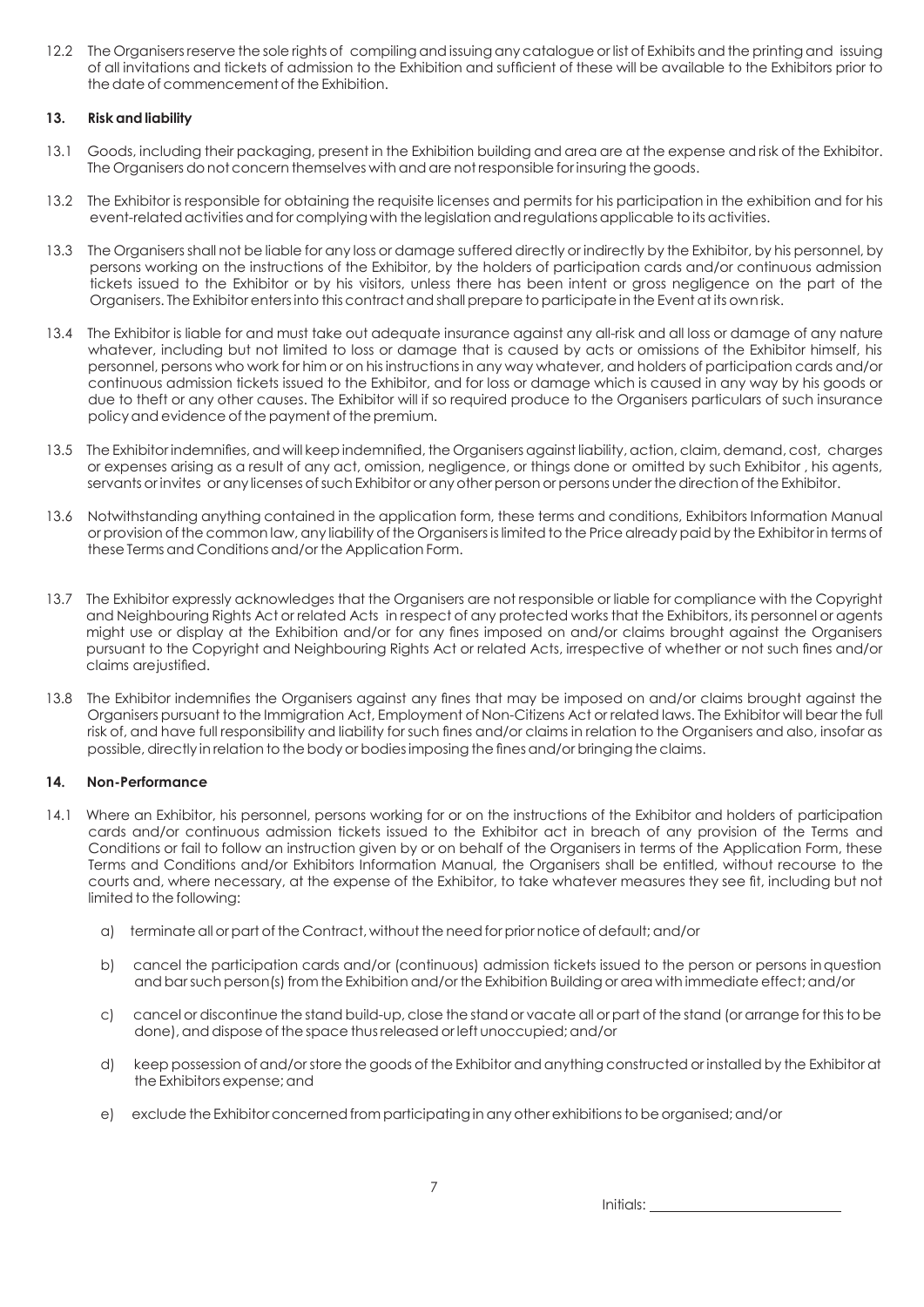- 14.2 The provisions of Clause 14.1 are without prejudice to the right of the Organisers to claim full compensation for any loss or damage suffered and/or yet to be suffered.
- 14.3 In the event of an Exhibitor or intending Exhibitor committing any act of insolvency, being liquidated or sequestrated (whether provisionally of finally and voluntarily or compulsorily, other than a member's winding-up for purpose of amalgamation or reconstruction) or being placed under judicial management, either provisionally or finally or failing to observe and perform the obligations under this contract or pay all monies on due date in demand this contract may be terminated by the Organisers on written notice to the Exhibitor and all monies paid by the Exhibitor under this contract shall be forfeited without prejudice to the right of the Organiser to claim for breach of contract.

#### **15. Domicilium Citandi**

- 15.1 The Exhibitor chooses as his *Domicilium citanti et executandi*theaddress he specifiedin the Application Formfor purposes of any noticein connection with thiscontract.
- 15.2 The Organiserchoosesas his *Domicilium citanti et executandi* ; FairgroundHoldings, Plot 50660, Moedi Road, Gaborone, for purposes of anycommunication in connection with the Contract.

#### **16. Applicability of termsand conditions**

- 16.1 If and in so far as any provision of the Terms and Conditions is null and void or is avoided, the other provisions of the Terms and Conditions will remain in force in full. The Organisers will then adopt a new provision to replace the provision that is null and void or has been declared avoided, taking account as far as possible of the tenor of the former provision.
- 16.2 The applicability of any standard or specific terms and conditions of the Exhibitor is expressly rejected, notwithstanding any previous or subsequent reference to – or declaration of the applicability of – standard conditions of the Exhibitor, for example oninvoices.
- 16.3 In addition to the Terms and Conditions, Exhibitors Information Manual and Application Form are applicable. If and in so far as the Exhibitors Information Manual and/or Application Form conflict with the Terms and Conditions, the Terms and Conditions will prevail unless expressly provided otherwise in writing.
- 16.4 The Terms and Conditions may be derogated from only by means of a written document signed by the Organisers.
- 16.5 No warrantees, provisions or terms that do not form part of the contract or any provisions made by the Organisers under Clause 18 shall be of any force and effect.

#### **17. Disputes**

- 17.1 The contract and all legal relations which may arise between the Organisers on the one hand and the Exhibitor/Applicant on the other will begovernedexclusively by the law ofthe Republic of Botswana.
- 17.2 Save as is provided in these Terms and Conditions, in the event of disputesresulting from contract, the parties will first of all consult together in order to attempt to resolve this dispute by amicable means. If the parties do not succeed in this, a dispute as referred to above will be decided exclusively by the competent court in Botswana. The Exhibitor irrevocably submits to the jurisdiction of the courts in the Republic of Botswana, including the High Court of the Republic of Botswana.

#### **18. Warrantofauthority**

18.1 By signing these Terms and Conditions or any other document related to this contract, including the Application Form, the signatory confirms, on behalf of the management of Exhibitor, that he is duly authorised to enter into this contract on behalf of the said Exhibitor.

#### **19. Residualprovision**

- 19.1 The Organisers will decide on all matters for which the Terms and Conditions make no provision or in all cases in which they are deemedunclear.
- 19.2 The Organisers reserve the sole rights of compiling and issuing more detailed terms and conditions which may occur nearer to the time of the Exhibition. In the event of any regulations being imposed upon the Organisers by the Authorities, on receipt of notice of the same from the Organisers, all Exhibitors must immediately comply with such regulations. Should circumstances arise which are not provided for in the foregoing Rules and Regulations, all Exhibitors hereby agree to accept the decision of the Organisers which shall be final and binding.